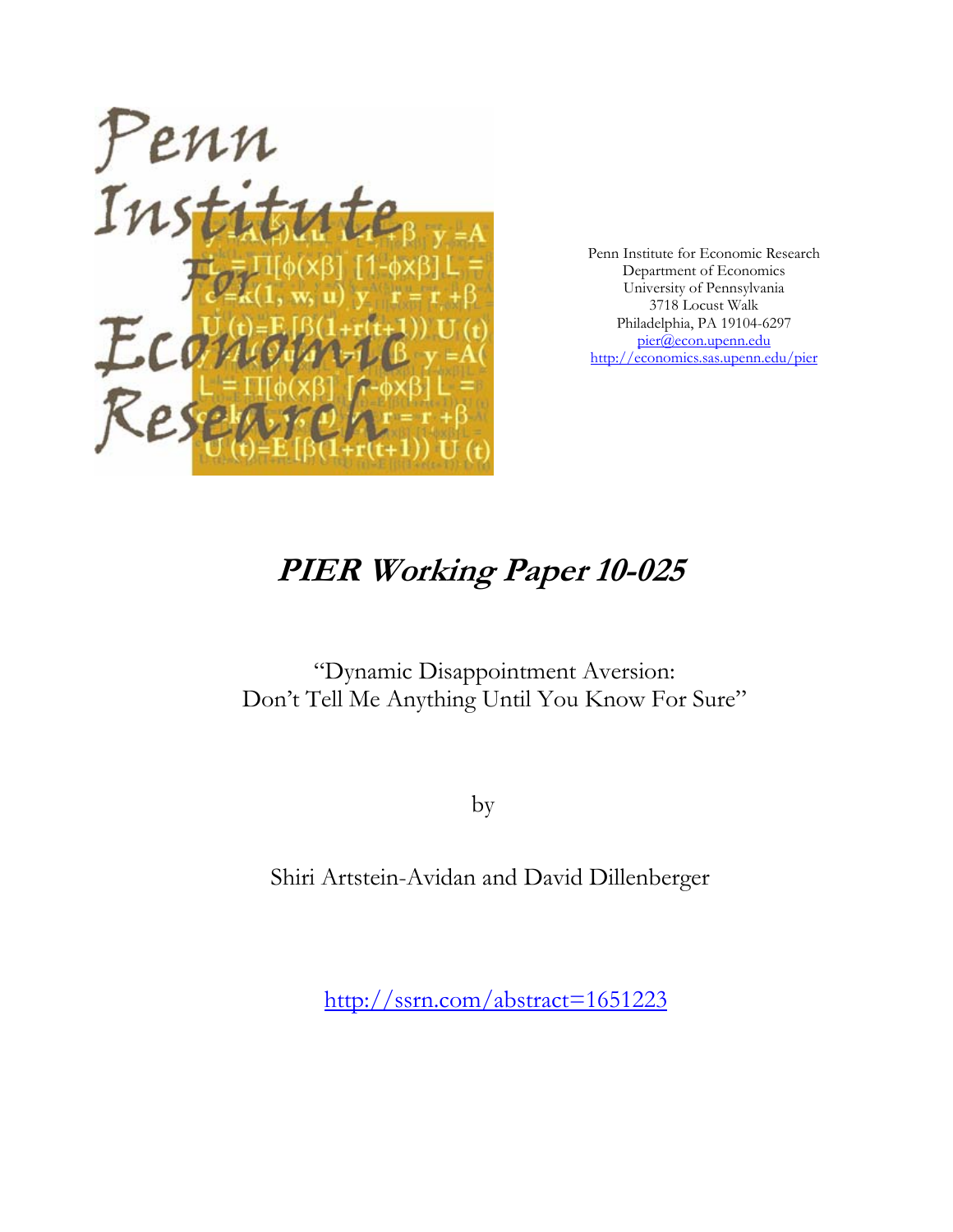# Dynamic Disappointment Aversion: Don't Tell Me Anything Until You Know For Sure\*

Shiri Artstein-Avidan<sup>†</sup> David Dillenberger<sup>‡</sup>

July 28, 2010

#### Abstract

We show that for a disappointment-averse decision maker, splitting a lottery into several stages reduces its value. To do this, we extend Gul's (1991) model of disappointment aversion into a dynamic setting while keeping its basic characteristics intact. The result depends solely on the sign of the coefficient of disappointment aversion. It can help explain why people often buy periodic insurance for moderately priced objects, such as electrical appliances and cellular phones, at much more than the actuarially fair rate.

Keywords: Disappointment aversion, recursive preferences, compound lotteries.

## 1. Introduction

Assume you are waiting to receive an important announcement. For concreteness, assume that you filled a betting ticket regarding the results of a horse race, which is taking place at the moment and will end in a short time. You have two ways of spending your time until the race ends. The first is to turn on the radio and hear the commentator describing "live" what is happening at the race. The second would be to sit back, wait patiently, and turn the radio on only once the results of the race are determined. Which one seems more appealing to you?

The answer to this question may depend on many factors, such as the amount of money you spent on the ticket, your financial condition, and most of all, on your personal character. A plausible answer might be: "I prefer to wait and hear only the final result. Being exposed to the resolution process bears the risk of perceiving intermediate outcomes as disappointing.

We thank Wolfgang Pesendorfer for helpful suggestions.

<sup>&</sup>lt;sup>†</sup>School of Mathematical Sciences, Tel Aviv University. E-mail: artst@post.tau.ac.il

<sup>&</sup>lt;sup>‡</sup>Department of Economics, University of Pennsylvania. E-mail: ddill@sas.upenn.edu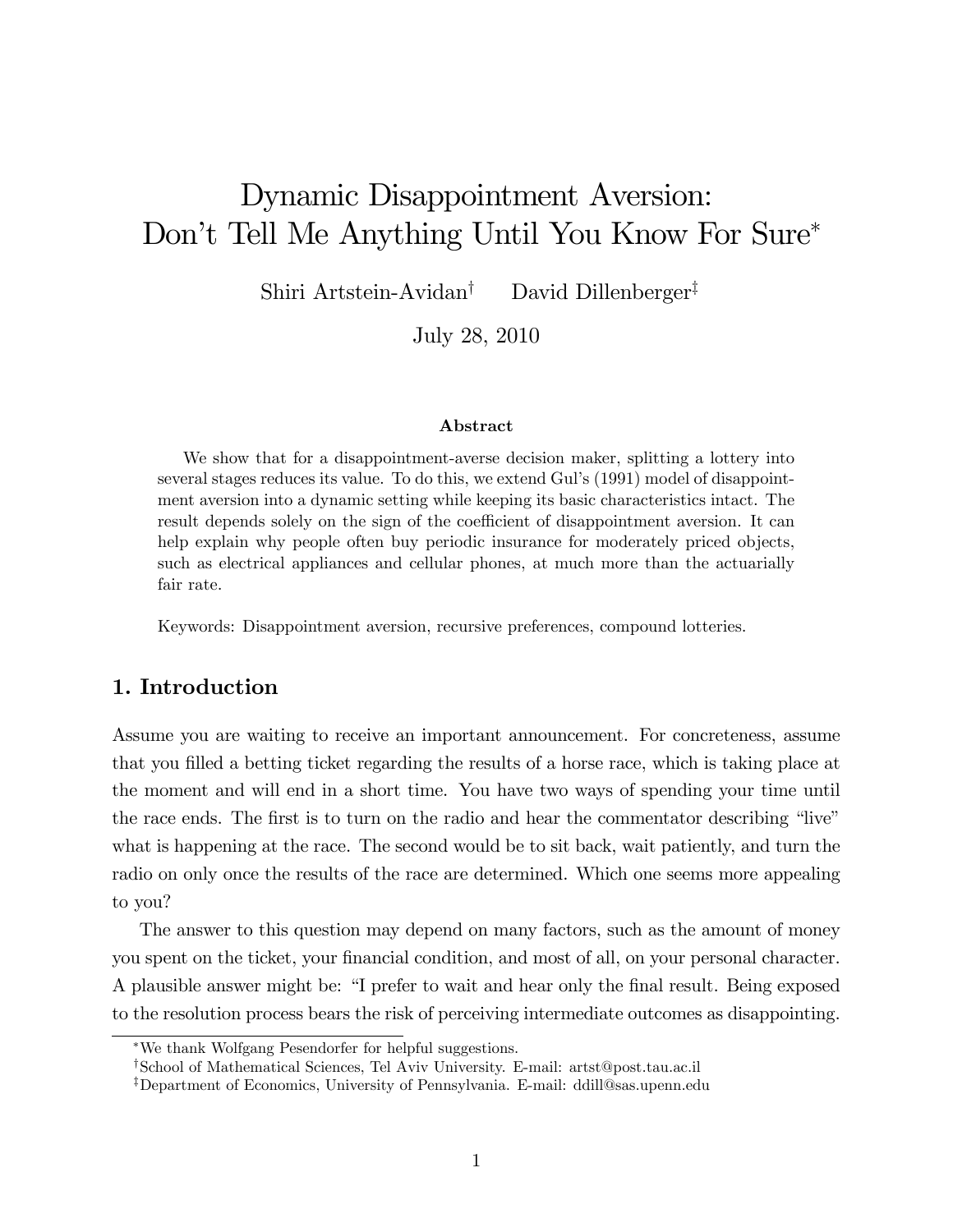Therefore, since I take disappointments hard, getting partial information in the middle of the process will only stress me further and cause me to suffer more on average."

A similar argument can be made by a Ph.D. candidate who has applied to a certain school. The final result is expected to arrive in a couple of months, but the student is aware that he is going to be judged sequentially until that date, according to many parameters (grades, preparation test results, recommendations, publication list). The student has no ability to affect the final outcome once he has submitted his application. Against the natural curiosity and psychological need to be involved and receive as much information as possible regarding his ranking relative to other candidates, a no less natural attitude can be adopted by the easily disappointed candidate who prefers to receive no information at all until the final decision has been made.

Gul (1991) suggests a model to study disappointment-averse individuals. According to his model, the decision maker divides the support of a certain lottery into two groups: the disappointing and the elating prizes. The threshold to this division is determined endogenously, as follows: equipped with a utility function over prizes, he calculates the expected utility of the lottery while uniformly assigning to all the disappointing outcomes a greater weight. The value is thus the certainty equivalent of the lottery where all prizes with a value higher than this number are considered elations and all prizes with lower value disappointments. (Mathematical definition below in  $(1)$ .)

Gul's basic model is static, as all the decision maker cares about is the probability distribution over final outcomes. To study the effect of potential disappointment emerging from gradual exposure to risk, one needs to extend his model into a dynamic setting. This requires some additional assumptions regarding the way compound lotteries (i.e., lotteries whose outcomes are tickets to other lotteries) are evaluated.

As we describe in detail below, we assume that the decision maker folds-back the probability tree and applies the same (static) preferences as in Gul in every stage. The implied model maintains preferences, now defined over a richer domain, to be fully determined by the pair  $(u, \beta)$  a utility function over prizes and a coefficient of disappointment aversion that determines the additional weight given to the disappointing outcomes, which is thought of as a characteristic of the decision maker. Palacious-Huerta (1999) adopts this approach and by working out an example, demonstrated the tendency of a disappointment-averse individual to prefer getting information that is resolved all at once rather than gradually. The lottery used in his example, however, is very special and contains only two prizes. Thus the division to disappointment and elation is, in that example, obvious at every step of the folding-back process.

Our aims in this paper are to show that Palacious-Huertaís observation holds in the gen-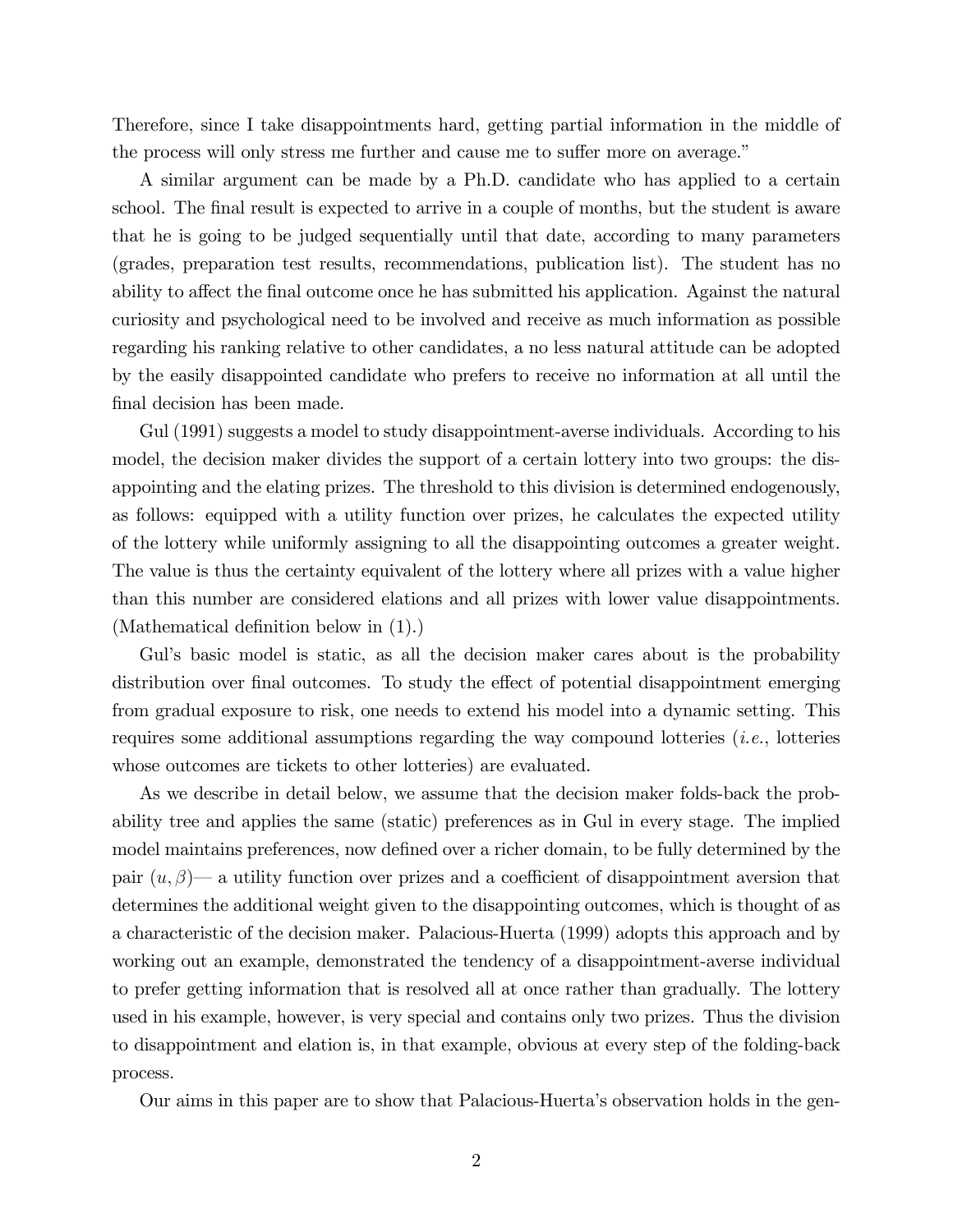eral case and, in particular, to emphasize the linkage between the sign of the coefficient of disappointment aversion and the attitude toward the way in which uncertainty is resolved over time. We show that a disappointment-averse decision maker, that is, one who is characterized by the pair  $(u, \beta)$  and  $\beta \geqslant 0$ , will always prefer any compound lottery to be resolved in a single stage. The opposite is true if  $\beta \leq 0$ .

As an application, we demonstrate that disappointment-averse individuals are likely to purchase dynamic insurance contracts, such as periodic insurance for electrical appliances and cellular phones, at much more than actuarially fair rates. The reason is that in addition to the standard risk premium, they are willing to pay a premium to avoid being exposed to the gradual resolution of uncertainty. These two premia reinforce one another, and this aspect makes the individual more reluctant to take risks. While the gradual resolution premium is non-negative for  $\beta \geqslant 0$ , it is not an increasing function of  $\beta$ . This observation is valid in the general case and is independent of the specific insurance problem we consider. When  $\beta$  is extremely large, the gradual resolution premium converges to zero, which is its level when the DM is an expected utility maximizer  $(\beta = 0)$ . Therefore, there is always an interior value of  $\beta$  in which the gradual resolution premium is maximized.

Dillenberger (2010) studies recursive preferences over compound lotteries and characterized preferences for one-shot resolution of uncertainty, that is, preferences to have any compound lottery resolved in a single stage. In this paper we give a direct proof that any disappointment-averse decision maker displays this property. It is remarkable that within the disappointment aversion class, only one parameter,  $\beta$ , accounts for preferences for one-shot resolution of uncertainty. This feature sheds light on the driving force behind the variety of applications that use Gulís preferences. (See, for example, Ang, Bekaert and Liu (2005) who use recursive disappointment aversion preferences to study a dynamic asset allocation problem.)

The remainder of the paper is organized as follows: In Section 2 we present the model and the statement of our main result. In Section 3 we give a complete mathematical proof of our result. In section 4 we apply our model to study an insurance problem. We conclude by suggesting extensions for the basic model.

#### 2. The model and the main theorem

We consider an interval  $X \subset \mathbb{R}$  of prizes. A lottery P is a vector of probabilities indexed by  $x \in X$  such that  $\sum_{x \in X} p_x = 1$ , and we restrict to the case in which in any given lottery the number of possible prizes  $(i.e.,\text{ prizes with non-zero probability})$  is finite. To avoid complicating notation, we assume that  $x \in X$  is both the prize and its perceived value. In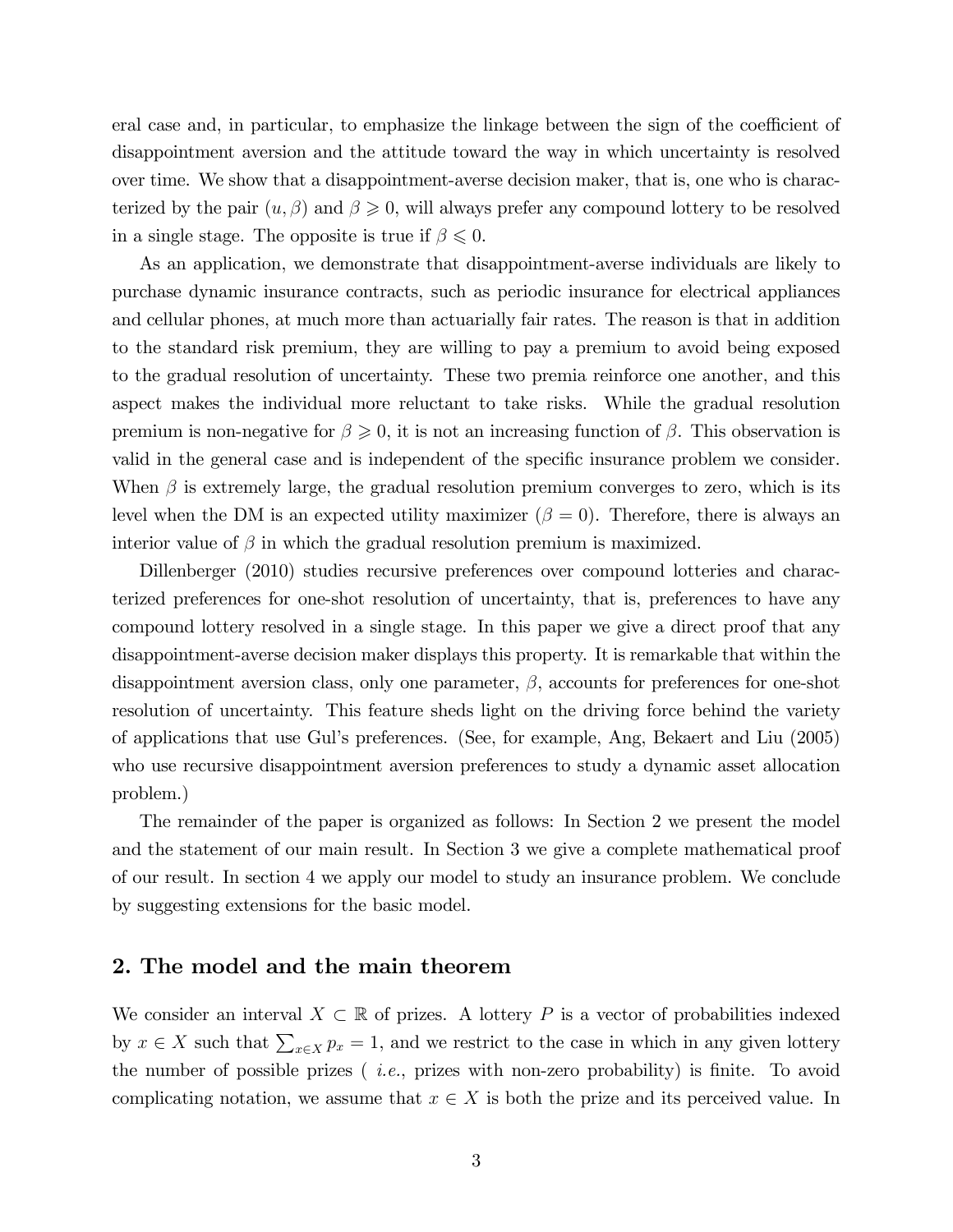the context of this paper no generality is lost by this, and the same results hold if we assume a utility function  $u: X \to \mathbb{R}$ , replacing the prize x by the value  $u(x)$ .

The value of a lottery is a function that assigns to each lottery a number between the largest and the smallest  $x \in X$  and that depends on a parameter  $-1 < \beta < \infty$ .  $\beta$  should be thought of as a property of the decision maker that captures his disappointment aversion, if  $\beta > 0$ , or elation seeking, if  $-1 < \beta < 0$ . (For  $\beta = 0$  the value will simply be the standard expectation.) The value  $V$  is defined as follows: it is the unique solution of the equation

$$
v = \frac{\sum_{\{x:x>v\}} x p_x + (1+\beta) \sum_{\{x:x\leq v\}} x p_x}{1+\beta \sum_{\{x:x\leq v\}} p_x}
$$
(1)

As discussed in the introduction, this definition goes back to Gul (1991). Thus, when computing the value  $V = V_{\beta}(P)$ , if say  $\beta > 0$ , we average the prizes in such a way that disappointing prizes are given an extra weight. The number  $V$  is the unique number such that if the decision maker sets his disappointment-satisfaction threshold at  $V$ , then he is indifferent between carrying out the lottery and receiving  $V$  dollars.

We turn to the definition of the value of a two-stage lottery. Assume that one is given  $m$ lotteries, denoted  $P^{(j)}$  for  $j = 1, ..., m$ . Each lottery  $P^{(j)}$  is defined by the probabilities it assigns to the different  $x \in X$ , which we denote  $p_x^{(j)}$ . For the two-stage lottery, one is given probabilities  $\alpha_1, \ldots, \alpha_m$  for gaining the lotteries  $P^{(1)}, \ldots, P^{(m)}$  respectively. In the first stage a lottery  $P^{(j)}$  is realized with probability  $\alpha_j$  and then, in the second stage, a prize is obtained according to  $P^{(j)}$ .

Note that the probability distribution over final prizes induced by the two-stage lottery is the one in which a prize x is won with probability  $\sum_{j=1}^{m} \alpha_j p_x^{(j)}$ . The value of this reduced two-stage lottery is as defined in (1) above for a (one-stage) lottery,  $V(P)$ . This corresponds to the case where the decision maker is not exposed to the gradual resolution of uncertainty.

On the other hand, if the decision maker sees the results of the first stage of the lottery, then he or she will be disappointed or elated also with the results of this first stage. The value of the two stage lottery in this case will be the value of a lottery Q with prizes  $V(P^{(j)})$  with probabilities  $\alpha_j$ , for  $j = 1...m$ . (Notice that we now have a different set  $Y = (V(P^{(j)}))_{j=1}^m \subset \mathbb{R}^m$  of prizes.) Notice that the same parameter  $\beta$  is used to decide the value of each lottery  $P^{(j)}$  and the value of the lottery Q.

We now show that with the above definitions, a decision maker who is disappointmentaverse prefers not to be exposed to the gradual resolution of uncertainty, and an elationseeking decision maker will want to be involved and receive information as many times as possible during the resolution process, despite the fact that he has no possibility of affecting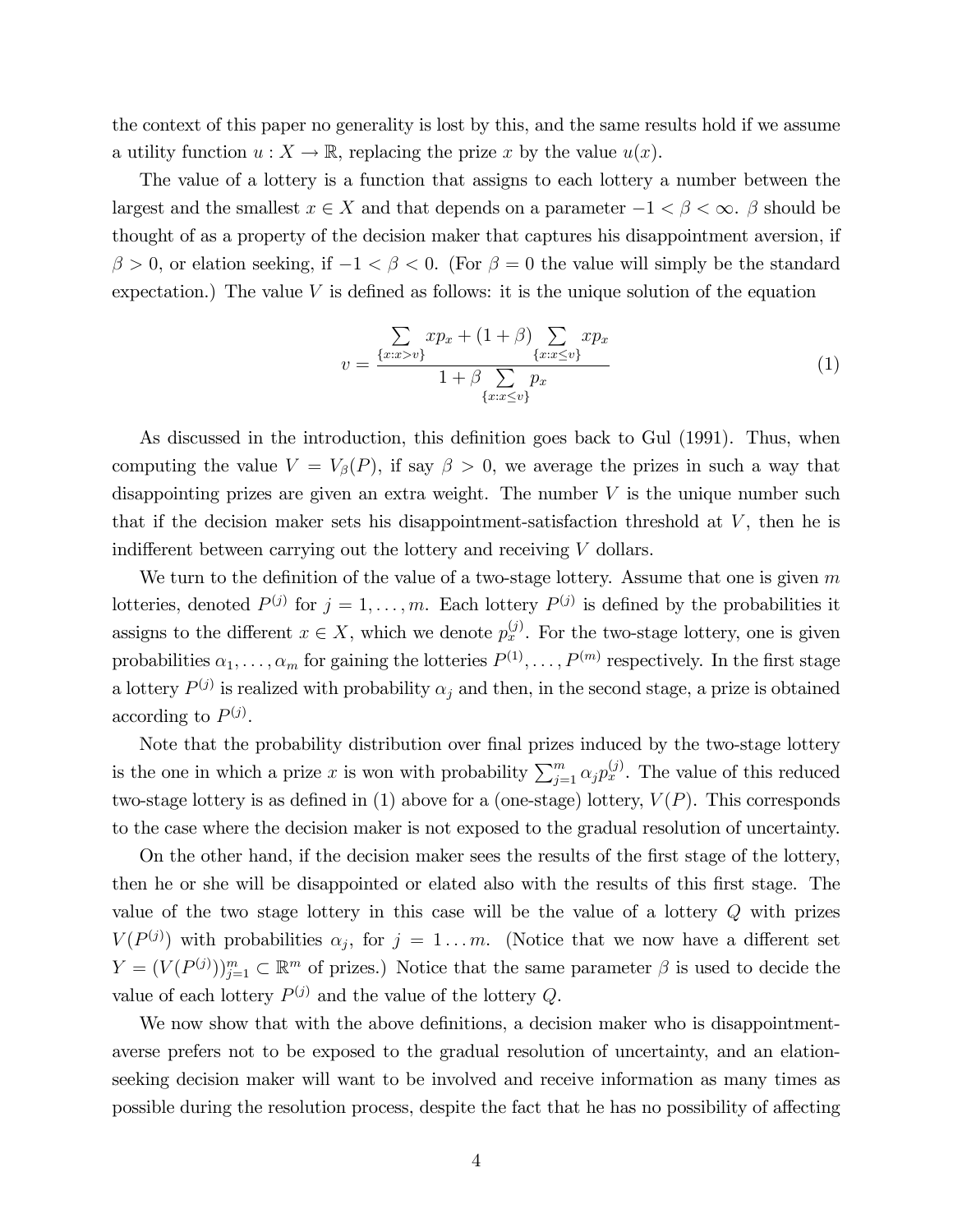the outcome. More precisely our main theorem reads as follows:

**Theorem 1:** Given m lotteries  $P^{(j)} = (p_x^{(j)})_{x \in X}$ , and numbers  $0 \le \alpha_j \le 1, j = 1, \ldots, m$ , such that  $\sum_{j=1}^{m} \alpha_j = 1$ , define the lotteries P and Q as follows:

- P assigns probability  $\sum_{j=1}^{m} \alpha_j p_x^{(j)}$  to the prize  $x \in X$ ,
- Q assigns probability  $\alpha_j$  to the prize  $V (P^{(j)})$ .

Then, for  $\beta \geq 0$  we have  $V(P) \geq V(Q)$ , and for  $-1 < \beta \leq 0$  we have  $V(P) \leq V(Q)$ .

## 3. Proof of the main theorem

In order to prove Theorem 1, we need to first discuss the function  $V = V_\beta(P)$ . We fix  $\beta > 0$ and omit the index  $\beta$  throughout this section. The case  $\beta < 0$  is completely analogous, and we comment on it at the end of the proof.

Rearranging equation  $(1)$ , we see that V is defined as the intersection of the function

$$
f_P(v) = \sum_{\{x:x>v\}} p_x(x-v) + (1+\beta) \sum_{\{x:x\leq v\}} p_x(x-v)
$$

with the v-axis, that is, V is the solution of  $f_P(v) = 0$ . This function is continuous, decreasing, and linear on every interval  $[x_i, x_{i+1}]$  that does not include points x with  $p_x > 0$  in its interior. The slope of  $f_P$  at a point  $v \in \mathbb{R}$  (with  $p_v = 0$ ) is equal to  $\left(-1 - \beta \sum_{i=1}^{n} a_i\right)$  $x \leq v$  $p_x$ ). If P is non trivial (assigning positive probability to more than one value) then one has  $f_P(\min X) > 0$ and  $f_P(\max X) < 0$ .

Given two lotteries P and Q, showing that  $V(P) \geq V(Q)$  is equivalent (since  $f_P$  is decreasing) to showing that  $f_P(V(Q)) \geq 0$ . Notice that by the definition of P and of  $f_P$  we have that  $f_P(v) = \sum_{j=1}^m \alpha_j f_j(v)$  where we have denoted  $f_{P^{(j)}}(v) = f_j(v)$ .

For notational convenience we also denote the value of  $P^{(j)}$  by  $v_j = V(P^{(j)})$  and the value of Q by  $w = V(Q)$ , so that w is the solution for the equation

$$
f_Q(w) = \sum_{\{j: v_j > w\}} \alpha_j(v_j - w) + (1 + \beta) \sum_{\{j: v_j \le w\}} \alpha_j(v_j - w) = 0.
$$

The above implies that

$$
\sum \alpha_j v_j - w = \beta \sum_{\{j: v_j \le w\}} \alpha_j (w - v_j). \tag{2}
$$

In particular we see here that  $w \leq \mathbb{E}(Q)$ , the expected value of Q.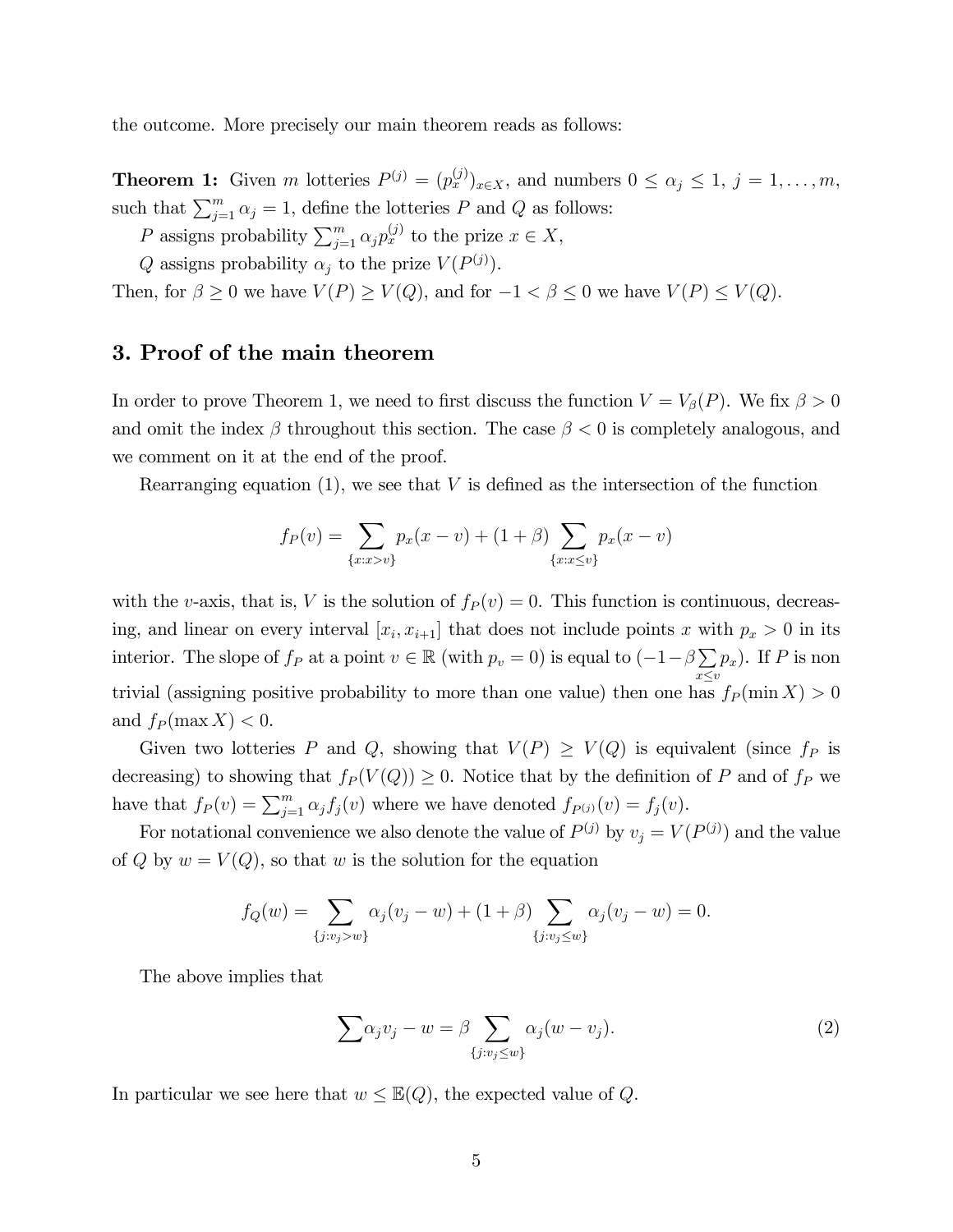**Proof of Theorem 1.** We wish to show that  $f_P(w) \geq 0$ . We subtract from it  $0 =$  $\sum_{j=1}^{m} \alpha_j f_j(v_j)$ , which does not change the expression, and regroup the terms as follows

$$
f_P(w) = \sum_{j=1}^{m} \alpha_j (f_j(w) - f_j(v_j))
$$
  
\n
$$
= \sum_{\{j:v_j < w\}} \alpha_j \Big( \sum_{\{x:x>w\}} p_x^{(j)}(v_j - w) +
$$
  
\n
$$
\sum_{\{x:v_j < x \le w\}} p_x^{(j)}(\beta x + v_j - (1 + \beta)w) + (1 + \beta) \sum_{\{x:x \le v_j\}} p_x^{(j)}(v_j - w) \Big)
$$
  
\n
$$
+ \sum_{\{j:v_j > w\}} \alpha_j \Big( \sum_{\{x:x>w\}} p_x^{(j)}(v_j - w) +
$$
  
\n
$$
\sum_{\{x:w < x \le v_j\}} p_x^{(j)}(-\beta x + (1 + \beta)v_j - w) + (1 + \beta) \sum_{\{x:x \le w\}} p_x^{(j)}(v_j - w) \Big)
$$
  
\n
$$
= \Big( \sum_{j=1}^{m} \alpha_j v_j - w \Big) +
$$
  
\n
$$
\beta \Big[ \sum_{\{j:v_j < w\}} \alpha_j \Big( \sum_{\{x:v_j < x \le w\}} p_x^{(j)}(x - w) + \sum_{\{x:x \le v_j\}} p_x^{(j)}(v_j - w) \Big) \Big] +
$$
  
\n
$$
\beta \Big[ \sum_{\{j:v_j > w\}} \alpha_j \Big( \sum_{\{x:w < x \le v_j\}} p_x^{(j)}(v_j - x) + \sum_{\{x:x \le w\}} p_x^{(j)}(v_j - w) \Big) \Big] +
$$

We already see that the first and third terms are nonnegative. We now use the relation (2) and substitute the Örst term by

$$
\left(\sum_{j=1}^m \alpha_j v_j - w\right) = \beta \sum_{\{j: v_j < w\}} \alpha_j (w - v_j) = \beta \sum_{\{j: v_j < w\}} \alpha_j \sum_{x \in X} p_x^{(j)} (w - v_j).
$$

The constant  $\beta$  appears as a coefficient in all three terms now, so we have that

$$
f_P(w)/\beta = \left[ \sum_{\{j:v_j < w\}} \alpha_j \left( \sum_{\{x:v_j < x \le w\}} p_x^{(j)}(x - v_j) + \sum_{\{x:x>w\}} p_x^{(j)}(w - v_j) \right) \right] + \left[ \sum_{\{j:v_j > w\}} \alpha_j \left( \sum_{\{x:w < x \le v_j\}} p_x^{(j)}(v_j - x) + \sum_{\{x:x \le w\}} p_x^{(j)}(v_j - w) \right) \right].
$$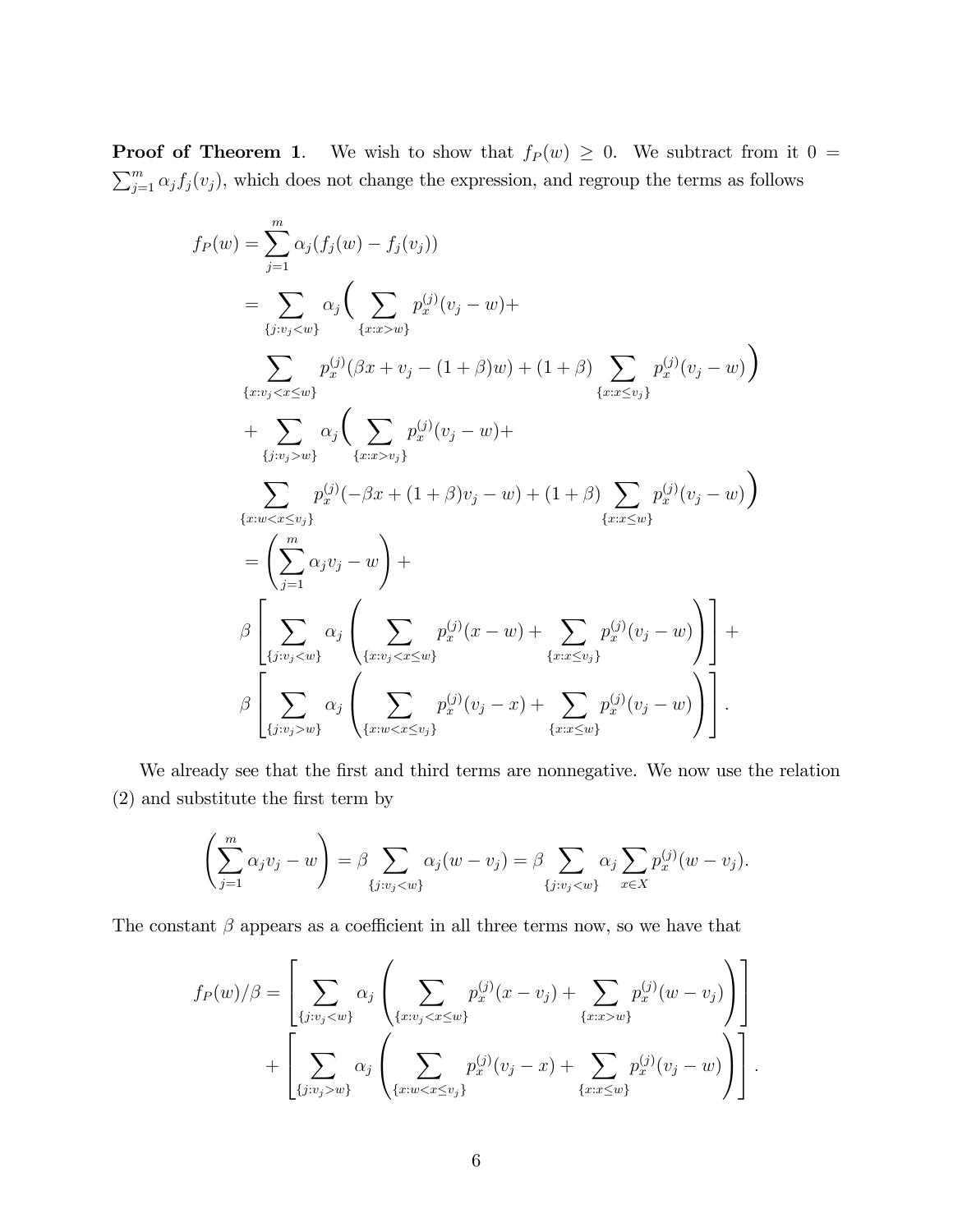It is evident that both expressions on the right-hand side are non negative. In particular we get that for  $\beta > 0$ ,  $f_P(w) \geq 0$ , which in turn implies that  $V(P)$ , which is the zero of  $f_P(v)$ , satisfies  $V(P) \geq w = V(Q)$ . We did not use the fact that  $\beta > 0$  anywhere in the derivation (which consisted of equalities only), and similarly we get that for  $-1 < \beta < 0$  one has  $f_P(w) \leq 0$ , so that in the case of elation seeking we have  $V(P) \leq w = V(Q)$ .

### 4. Application, an insurance problem

Theorem 1 can be readily extended to compound lotteries with arbitrary (finite) number of stages. The decision maker evaluates any n-stage lottery by folding back the probability tree and applying the same  $V_{\beta}$  in each stage. A decision maker with such preferences prefers to replace each compound sub-lottery with its single-stage counterpart. Let  $Q<sup>n</sup>$  be an *n*-stage lottery that induces the same probability distribution over final outcomes as  $P$ . The amount  $V_{\beta}(P) - V_{\beta}(Q^n)$  is the gradual resolution premium, that is, the amount that the decision maker would pay to replace  $Q^n$  with  $P$ .<sup>1</sup> By Theorem 1,  $\beta > 0$  implies  $V_{\beta}(P) - V_{\beta}(Q^n) \geq 0$ .

Understanding the effect of the gradual resolution premium, insurance companies, when offering dynamic insurance contracts, can require much greater premiums than the actuarially fair ones and still be sure of consumers' participation. This can help explain why people often buy periodic insurance for moderately priced objects, such as electrical appliances and cellular phones, at much more than the actuarially fair rates. An example is given by Tim Harford ("The Undercover Economist", Financial Times, May 13, 2006):

ìThere is plenty of overpriced insurance around. A popular cell phone retailer will insure your \$90 phone for  $$1.70$  a week—nearly \$90 a year. The fair price of the insurance is probably closer to \$9 a year than \$90.<sup>n</sup>

To illustrate, consider the following insurance problem: an individual with Gulís preferences, with a linear u and  $\beta > 0$ , owns an appliance (e.g., a cellular phone) that he is about to use for n periods. The individual gets utility 1 in any period the appliance is used and  $0$ otherwise. In each period, there is an exogenous probability  $(1 - p)$  that the appliance will not work (it might be broken, fail to get reception, etc.). The individual can buy a periodic insurance policy, which guarantees the availability of the appliance, for a price  $z \in (1 - p, 1)$ . Therefore, if he buys insurance for some period, he gets a certain utility of  $(1 - z)$ , and otherwise he faces the lottery in which with probability  $p$  he gets 1, and with the remaining probability he gets 0. For simplicity, assume that the price of a replacement appliance is 0,

<sup>&</sup>lt;sup>1</sup>In this section we keep assuming that  $u$  is linear. More generally the gradual resolution premium is the value x that solves:  $u(u^{-1}(V_\beta(P)) - x) = V_\beta(Q^n)$ .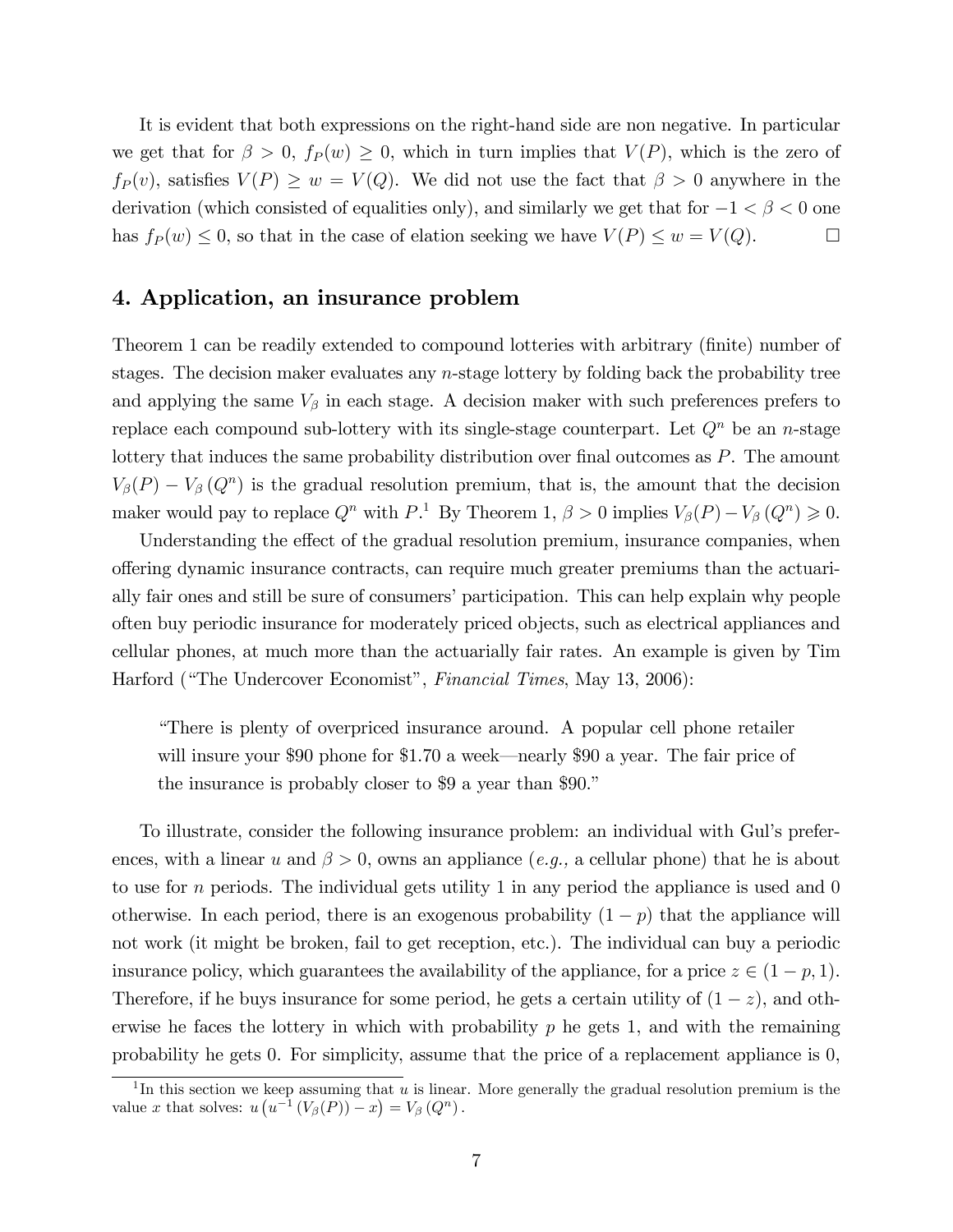so that the individual either carries it over from the last period or gets a new one for free in the beginning of any period.

Let  $P$  be the probability distribution over final outcomes (without insurance). Denote by  $X$  the total number of periods in which the appliance works. Since  $X$  is a binomial random variable,  $Pr(X = k) = {n \choose k}$  $\binom{n}{k} p^k (1-p)^{n-k}$ , for  $k = 0, ..., n$ . Applying Gul's formula, one obtains

$$
V_{\beta}(P) = \frac{\sum_{k=h+1}^{n} \binom{n}{k} p^{k} (1-p)^{n-k} k + (1+\beta) \sum_{k=0}^{h} \binom{n}{k} p^{k} (1-p)^{n-k} k}{1+\beta \sum_{k=0}^{h} \binom{n}{k} p^{k} (1-p)^{n-k}}
$$

where  $h(p, \beta, n)$  is the unique natural number such that all prizes greater than it are elating and all those smaller than it are disappointing.

Let  $Q<sup>n</sup>$  be the corresponding gradual (*n*-stage) lottery as perceived by the individual. By the n-stage folding back procedure, its value is:

$$
V_{\beta}(Q^{n}) = \frac{1}{(1 + \beta (1 - p))^{n}} \sum_{k=0}^{n} {n \choose k} p^{k} (1 - p)^{n-k} (1 + \beta)^{n-k} k.
$$

Using standard backward induction arguments, it can be shown that the individual will buy insurance for all *n* periods if  $\beta > \frac{z-(1-p)}{(1-z)(1-p)} > 0$ . In that case,  $z < 1-\frac{V_\beta(Q^n)}{n}$  $\frac{(Q_{\perp})}{n}$ . Nevertheless, if  $\beta$  is not too high,<sup>2</sup> we have  $1-p < 1-\frac{V_{\beta}(P)}{n} < z$ , meaning that he would not buy insurance at all if he could avoid being aware of the gradual resolution of uncertainty.<sup>3</sup> This observation explains why and how the attractiveness of a lottery depends not only on the uncertainty embedded in it, but also on the way this uncertainty is resolved over time.

Since  $V_\beta(P)$  decreases with  $\beta$ , the risk premium,  $\text{rp}(\beta | p, n) := np - V_\beta(P)$ , is a strictly increasing function of  $\beta$ . The behavior of the gradual resolution premium, grp  $(\beta | p, n)$  :=  $V_{\beta}(P) - V_{\beta}(Q^n)$  is more subtle. We have the following result:

**Proposition 1:** In the insurance problem described above:

(*i*)  $\text{grp}(\beta | p, n) > 0 \ \forall \beta \in (0, \infty)$ 

(*ii*)  $\operatorname{grp}(0|p,n) = 0$  and  $\lim_{\beta \to \infty} \operatorname{grp}(\beta|p,n) = 0$ 

(iii) Single-peakness: There exists  $\beta^*(p,n) < \infty$  such that either  $0 < \beta < \beta' < \beta^*$  or  $\beta^* < \beta' < \beta$  implies

$$
\operatorname{grp}(\beta | p, n) < \operatorname{grp}(\beta' | p, n) < \operatorname{grp}(\beta^* | p, n)
$$

See figure 1.

<sup>2</sup>The condition is:  $1 + \beta < \min \left\{ \frac{p^n}{n^n + n!} \right\}$  $\frac{p^n}{p^n+n(1-p)-1}$ ,  $\frac{p^nz}{(1-z)(1-p^n)-p}$  $\overline{(1-z)(1-p^n)-p(1-p^{n-1})-1}$  $\}$ .

 $3$ Nayyar (2004) termed such a situation an "insurance trap." Note that DM still acts rationally given that without insurance he is forced to be exposed to  $Q$  rather than to  $P$ .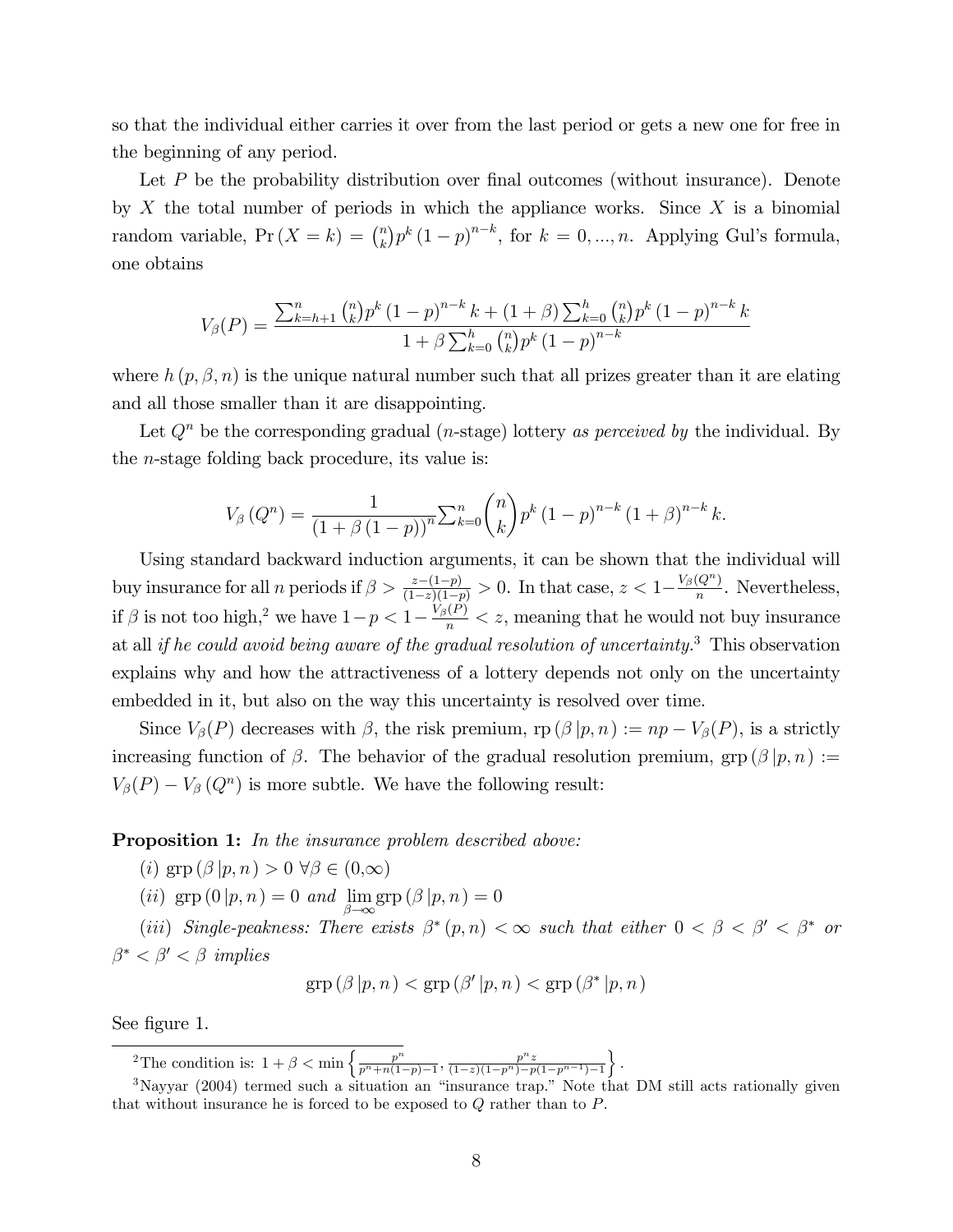

Figure 1:  $\text{grp}(\beta | p, n)$ .  $\beta_{k,k+1}$  is the value of  $\beta$  where  $h(\beta | p, n)$  decreases from  $(n-k)$  to  $(n - (k + 1))$ . grp $(\beta | p, n)$  is non-differentiable in each such  $\beta_{k,k+1}$ .  $k_0$  is the smallest natural number that solves  $\max_{k' > n(1-p)}$  $\frac{n-k'}{n}$ n

In its original context, a higher  $\beta$  implies greater disappointment aversion (as well as greater risk aversion). As we argued in the introduction, being averse to the gradual resolution of uncertainty can be interpreted as dynamic disappointment aversion. Under this interpretation, it seems intuitive to expect the gradual resolution premium to be an increasing function of  $\beta$ . This intuition is wrong and, in fact, item *(ii)* remains valid independent of the decision problem under consideration. To see this, note that  $\text{grp}(\beta | p, n)$  is defined as the difference of two functions, both strictly decreasing in  $\beta$ . When  $\beta = 0$ , DM cares only about the expected value of the lottery. When  $\beta$  is sufficiently large, all prizes but 0 become elating, and hence the value of P converges to 0. Correspondingly, the value of the gradual lottery,  $Q<sup>n</sup>$ , converges to the value of the worst sub-lottery that by itself approaches 0. Since  $\text{grp}(\beta | p, n)$  is a continuous function and is strictly positive on the positive reals, there must exist a finite  $\beta$ , denoted  $\beta^*$  in figure 1, in which  $\text{grp}(\beta | p, n)$  is maximized. Item *(iii)* sheds further light on the behavior of moderate disappointment-averse individuals. It suggests that  $\beta^*(p, n)$  is unique, and that  $\text{grp}(\beta | p, n)$  is single-peaked. Behaviorally speaking, moderately disappointment-averse individuals are more inclined to pay a higher premium than individuals who are either approximately disappointment-indifferent or extremely disappointment-averse.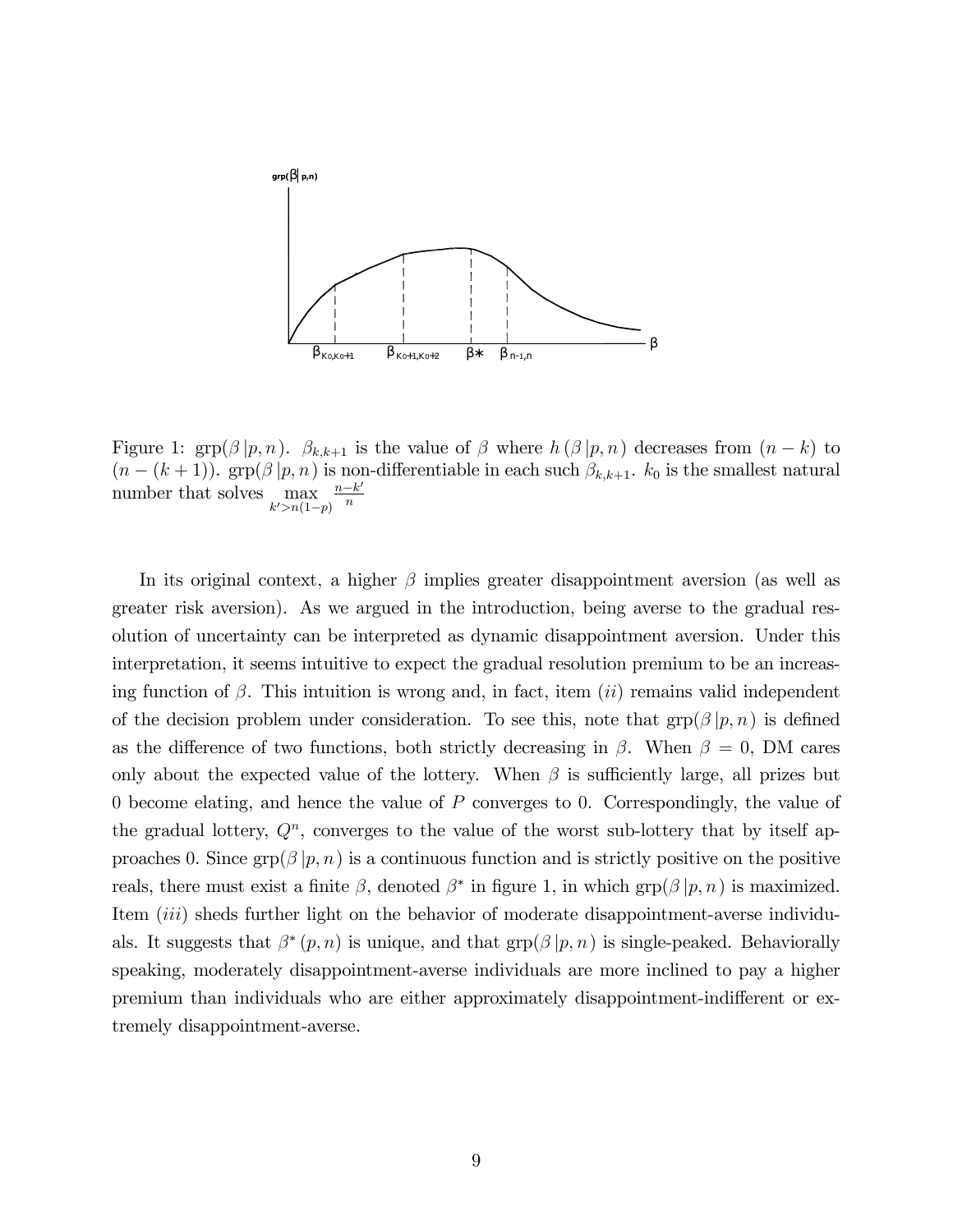#### 5. Extensions

Until now we assume that the function  $V_{\beta}$ , which is applied recursively, does not change over time. Time independent  $V_{\beta}$  implies that the decision maker does not care when the uncertainty is resolved as long as all resolution happens in a single stage. We now briefly suggest how to incorporate preferences for the timing of resolution of uncertainty into our basic model. While we keep assuming that the decision maker evaluates compound lotteries using the folding-back procedure, we relax the assumption that  $V_{\beta}$  is time independent. In particular, we assume that for all t,  $V_{\beta_t}$  is a disappointment aversion function, in which  $u_t = u$ for all t and  $\beta_t$  is positive and increasing with t (for example,  $\beta_t = 1 - \frac{1}{t+1}$ ). Increasing  $\beta$ (while keeping  $u$  fixed) implies that the decision maker becomes more disappointment-averse (and more risk-averse) as the time of consumption gets closer.<sup>4</sup> Intuitively, an early bad signal is more likely to be corrected than a late signal, hence the decision maker is more sensitive to later signals.

For a given lottery P, consider the set of two stage lotteries that induce the same probability distribution over final outcomes. If  $\beta_1 < \beta_2$ , the decision maker faces a trade-off: since  $\beta_t > 0$  for  $t = 1, 2$ , Theorem 1 implies that he is averse to the gradual resolution of uncertainty. But since  $V_{\beta}(P)$  decreases in  $\beta$ , he prefers a lottery in which all resolution occurs in the Örst stage to a lottery in which all resolution happens in the second stage. Therefore, while a compound lottery that fully resolves in the first stage is unambiguously the most preferred, it is not clear whether the decision maker prefers a non-degenerate compound lottery to a lottery in which all resolution takes place in the second stage. An increase in the distance between  $\beta_1$  and  $\beta_2$  favors the gradually resolved lottery, whereas the one-shot aspect dominates as the compound lottery becomes more degenerate (for example, when one of the second stage nodes is obtained with probability  $1 - \varepsilon$ , and  $\varepsilon > 0$  is small enough).<sup>5</sup>

A different extension is a model in which the sequence of  $\beta s$ , instead of being exogenously determined, evolve endogenously as a function of the history of disappointments and elations

<sup>&</sup>lt;sup>4</sup>Theorem 5 in Gul (1991) establishes that the risk attitude of two decision makers who have the same u can be ranked solely by comparing their different  $\beta s$ . If only changes in risk aversion were concerned, we could, alternatively, fix  $\beta_t = \beta$  for all t, and make the concavity of  $u_t$  increases with t.

 $5A$  similar tradeoff between early and one-shot resolution of uncertainty was studied in Köszegi and Rabin (2009). Kˆszegi and Rabin study a model in which utility additively depends on both current consumption and on recent changes in (rational) beliefs about present and future consumption, where the latter component displays loss aversion. Denote by  $\gamma_{t,T}$  the weight that is given to changes in period  $t < T$  beliefs about consumption in period T, and assume that the sequence  $\{\gamma_{t,T}\}\$ is increasing with t. Under this assumption, Köszegi and Rabin provide a set of results that identify the tradeoff that the decision maker faces. In stating these results, however, they confine their attention to the case in which consumption happens only in the last period and is binary. In our setup, this corresponds to compound lotteries over only two monetary prizes. With the modification of the sequence  $\{\beta_t\}$  described in the text, we can generate similar predictions regarding information preferences without restricting the possible outcomes to take only two values.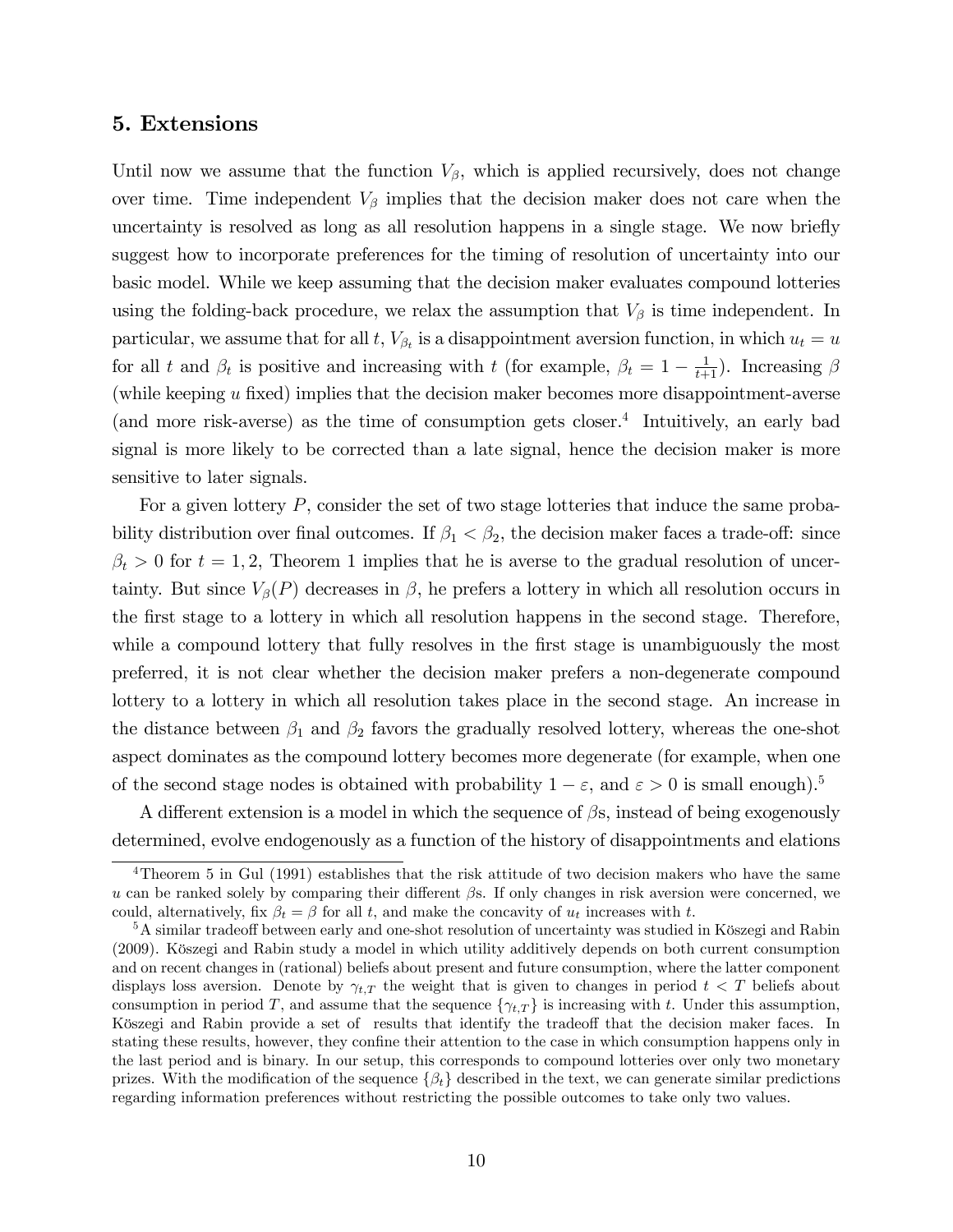in prior stages. Such model can address experimental evidence that suggest that the way in which risk unfolds over time affects risk attitudes (see, for example, Thaler and Johnson (1990)). For a model along these lines, see Dillenberger and Rozen (2010).

### 6. Appendix

#### Proof of Proposition 1

Let  $\Delta V(\beta | p, n) := \text{grp}(\beta | p, n)$ , and for  $k = 2, 3, ..., n-1$ , denote  $\Delta V(\beta | p, n)$  with  $h(\beta | p, n) = n - k$  by  $\Delta V^{(k)}(\beta | p, n)$ . Some calculations show that

$$
\Delta V^{(k)}(\beta | p, n) = np\beta (1-p) \frac{- (1-p)^{k-1} \left(-\beta \left(\sum_{j=0}^{n-(k+1)} {j+k-2 \choose j} p^j\right) + p^{n-k} \left(\binom{n-2}{n-(k+1)} \beta + \binom{n-1}{n-k}\right)\right) + 1}{(1+\beta (1-p)) \left(\beta \left(\sum_{j=k-1}^{n-1} {j \choose j-(k-1)} p^{j-(k-1)}\right) (1-p)^k + 1\right)}
$$

The denominator of  $\Delta V^{(k)}(\beta | p, n)$  is always positive, whereas the coefficient  $np\beta(1-p)$  is strictly positive for  $\beta > 0$ . At  $\beta = 0$  the numerator is equal to  $1 - {n-1 \choose n-k}$  $n-k$  $\int (1-p)^{k-1} p^{n-k}$  which is positive since  $\binom{n-1}{n-k}$  $n-k$  $(1-p)^{k-1} p^{n-k}$  is simply the probability of  $n-k$  successes in  $n-1$ trials of a Bernoulli random variable with parameter p. We then note that the nominator is also increasing with  $\beta$ . Indeed, this is the case if  $\left(\sum_{j=0}^{n-(k+1)} {j+k-2 \choose j} p^j\right) > p^{n-k} {n-2 \choose n-(k+1)},$ which is true since  $p < 1$  and  $\sum_{j=0}^{n-(k+1)} {j+k-2 \choose j} = {n-2 \choose n-k-1}$  $n-k-1$  . Therefore, item (i) is implied. Since  $\beta = 0$  implies expected utility, the first part of item (ii) is immediate. For the second part of item (ii), observe that as  $\beta$  increases, the value of the sequential lottery  $(V(Q^n))$  is (smoothly) strictly decreasing and converges to 0, the value of the worst prize in its support. The value of the one stage lottery  $(V(\hat{p}))$  is affected in two ways when  $\beta$  increases. First, given a threshold  $h(\beta|p,n)$ , the value is (smoothly) strictly decreasing with  $\beta$ . Second,  $h(\beta | p, n)$  itself is a decreasing step-function of  $\beta$ . For  $\beta$  large enough, all prizes but 0 are elated and the value of the lottery is given by  $\frac{\sum_{k=1}^{n} {n \choose k} p^{k} (1-p)^{n-k} k}{1 + \beta (1-p)^{n}}$  $\frac{\binom{k}{p} \binom{1-p}{p} \cdots \binom{n}{p}}{1+\beta(1-p)^n} \underset{\beta \to \infty}{\longrightarrow} 0.$ 

To show the existence of  $\beta^*$  (item (iii)), pick  $\beta' > 0$  such that  $\text{grp}(\beta'|p,n) = \epsilon > 0$ . Since lim  $\lim_{\beta \to \infty} \text{grp}(\beta | p, n) = 0$ , there exists  $\overline{\beta} := \max \{ \beta | \text{grp}(\beta | p, n) = \frac{\epsilon}{2} \}$  and  $\overline{\beta} < \infty$ . Thus  $\text{grp}(\beta | p, n)$  is a continuous function on the compact interval  $[0, \overline{\beta}]$ , and hence achieves its maximum on this domain. For single-peakness, we have the following two claims:

**Claim 1**:  $\forall k = 2, 3, ..., n-1, \triangle V^{(k)}(\beta | p, n)$  is either strictly increasing or single-peaked on  $(0,\infty).$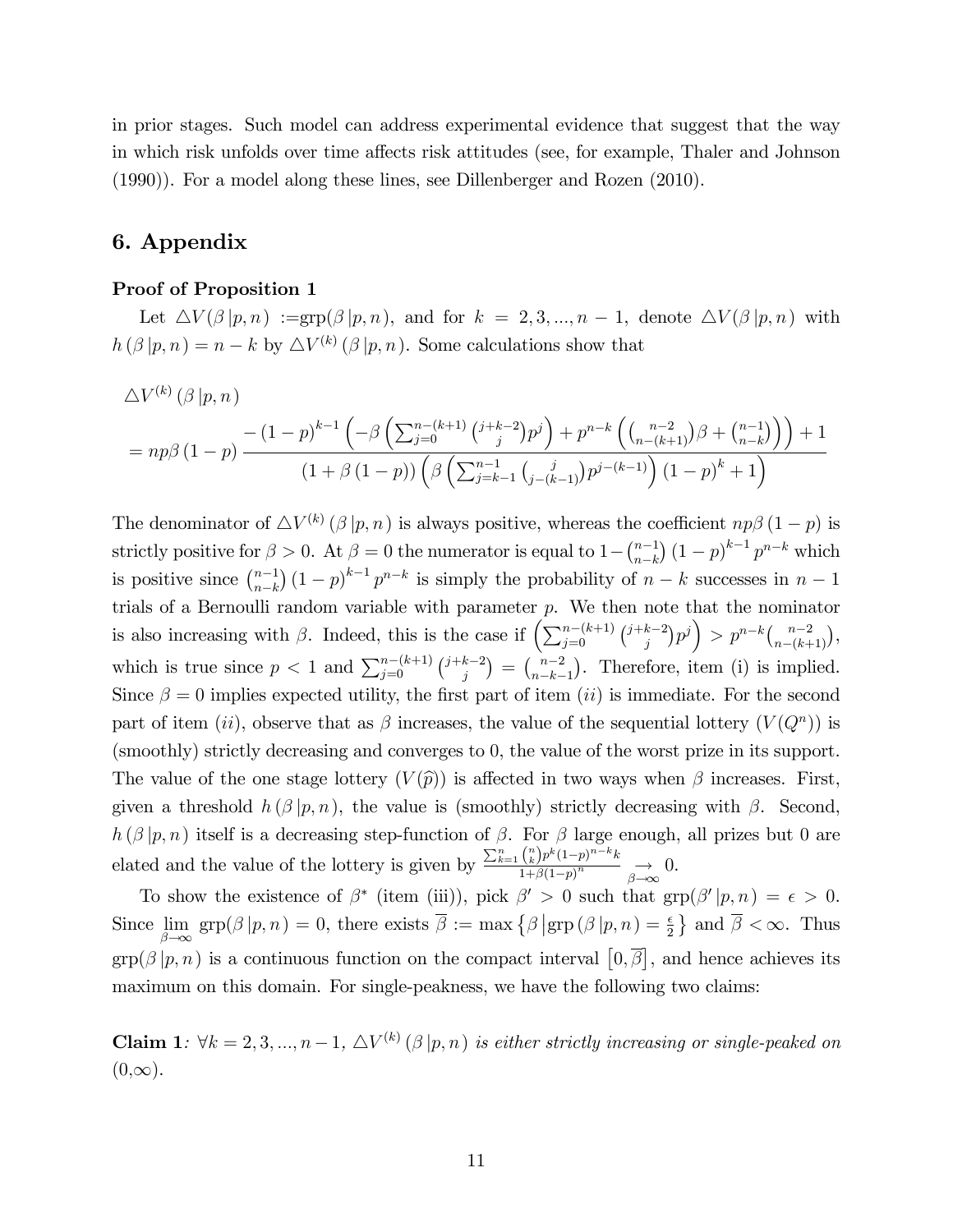**Proof**: By differentiating  $\Delta V^{(k)}(\beta | p, n)$  with respect to  $\beta$ , one gets:

$$
\frac{\partial}{\partial \beta} \Delta V^{(k)}(\beta | p, n) \n= np \frac{C\beta^2 + \left(2Ap^k (1-p)^k - 2p^n \binom{n-2}{n-k-1} (1-p)^k\right) \beta + \left((1-p)p^k - p^n \binom{n-1}{n-k} (1-p)^k\right)}{p^k (-\beta + p\beta - 1)^2 \left(B\beta (-p+1)^k + 1\right)^2}
$$

Where C is some constant, and  $A := \left(\sum_{j=0}^{n-(k+1)} {j+k-2 \choose j} p^j\right)$ .

The roots of  $\frac{\partial}{\partial \beta} \Delta V^{(k)}(\beta | p, n)$  are the roots of the second-degree polynomial in  $\beta$  that appears in the nominator.

Evaluated at  $\beta = 0$ , this polynomial is equal to  $\left(p^k - pp^k - p^n\binom{n-1}{n-k}\right)$  $n-k$  $(1-p)^{k}$ . Note that  $\sqrt{ }$  $\sqrt{ }$  $\lambda$  $\lambda$  $\sqrt{ }$  $\lambda$ 

$$
\left(p^k - pp^k - p^n \binom{n-1}{n-k} (1-p)^k\right) > 0 \Longleftrightarrow 1 > \binom{n-1}{n-k} p^{n-k} (1-p)^{k-1}
$$

which is true as claimed before.

In addition, the slope of that polynomial at  $\beta = 0$  is equal to the coefficient of  $\beta$ ,  $2Ap^k (1-p)^k - 2p^n {n-2 \choose n-k}$  $n-k-1$  $(1-p)^k$ , which is positive since  $\left(\sum_{j=0}^{n-(k+1)} {j+k-2 \choose j} p^j\right) > p^{n-k} {n-2 \choose n-k-1}$  $n-k-1$ .

To summarize, both the slope and the intercept of the polynomial in the nominator are positive at  $\beta = 0$ . Therefore, if  $C \geq 0$  then  $\frac{\partial}{\partial \beta} \Delta V^{(k)}(\beta | p, n)$  has no positive roots, and otherwise it has exactly one positive root.k

Note that  $\Delta V(\beta | p, n)$  is a continuous function that is not differentiable in the points where  $h(\beta | p, n)$  changes. For  $k = 2, 3, ..., n-1$ , let  $\beta_{k,k+1}$  be the value of  $\beta$  where  $h(\beta | p, n)$  decreases from  $(n - k)$  to  $(n - (k + 1))$ . Using the same notation as above, we claim that at the switch point, the slope of the resolution premium decreases.

**Claim 2:** 
$$
\lim_{\beta \to -\beta_{k,k+1}} \frac{\partial}{\partial \beta} \Delta V^{(k)}(\beta | p, n) > \lim_{\beta \to +\beta_{k,k+1}} \frac{\partial}{\partial \beta} \Delta V^{(k+1)}(\beta | p, n)
$$

**Proof:** Apart from at  $\beta = 0$ , where  $\Delta V^{(k)}(0|p,n) = \Delta V^{(k+1)}(0|p,n) = 0$ , it can be shown that the two curves cross at exactly one more point, given by

$$
\beta_{k,k+1} = \frac{np - (n - k)}{\left(\sum_{j=0}^{n-(k+1)} (n - k - j) \binom{j+k-1}{j} p^j\right) (1 - p)^{k+1}}
$$

Note that  $\beta_{k,k+1} > 0$  iff  $p > \frac{n-k}{n}$ . To prove the claim it will be sufficient to show that  $\frac{\partial}{\partial \beta} \Delta V^{(k)}(0|p,n) < \frac{\partial}{\partial \beta} \Delta V^{(k+1)}(0|p,n)$ , since this implies that at  $\beta_{k,k+1}$ ,  $\Delta V^{(k+1)}(\beta|p,n)$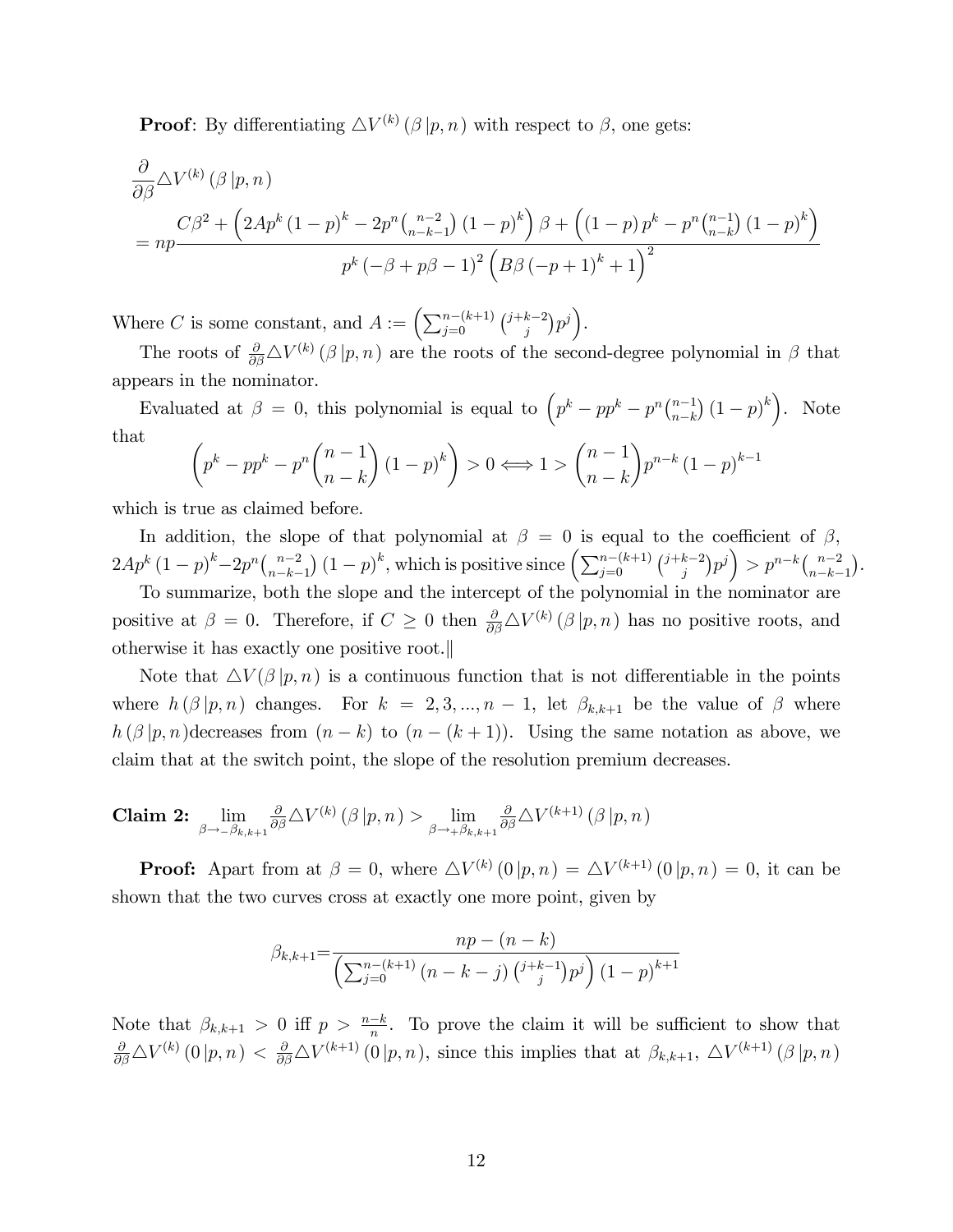crosses  $\triangle V^{(k)}(\beta | p, n)$  from above. Now

$$
\frac{\partial}{\partial \beta} \triangle V^{(k)}(0 | p, n) = np \frac{\left(p^k - pp^k - p^n {n-1 \choose n-k} (1-p)^k\right)}{p^k}
$$

and

$$
\frac{\partial}{\partial \beta} \Delta V^{(k+1)}(0 | p, n) = np \frac{\left(p^{k+1} - pp^{k+1} - p^n {n-1 \choose n-k-1} (1-p)^{k+1}\right)}{p^{k+1}}.
$$

Therefore,

$$
\frac{\partial}{\partial \beta} \Delta V^{(k+1)}(0 | p, n) > \frac{\partial}{\partial \beta} \Delta V^{(k)}(0 | p, n)
$$
  
\n
$$
\iff \frac{1}{p^k} n(-p+1)^k p^n \left( p \binom{n-1}{-k+n} + p \binom{n-1}{-k+n-1} - \binom{n-1}{-k+n-1} \right) > 0
$$
  
\n
$$
\iff p \binom{n-1}{-k+n} + p \binom{n-1}{-k+n-1} - \binom{n-1}{-k+n-1} > 0
$$
  
\n
$$
\iff p > \frac{\binom{n-1}{-k+n-1}}{\binom{n-1}{-k+n-1}} = \frac{(n-k)}{n}.
$$

To complete the proof, we verify that both claims above are also valid for the two extreme cases:  $k = 1$  (where only the best prize, n, is elation) and  $k = n$  (only the worst prize, 0, is disappointment).

 $k = 1$ : Using the same notation as above we have:

$$
\Delta V^{(1)}(\beta | p, n) = np\beta \left(\sum_{j=0}^{n-2} p^j\right) (p-1)^2 \frac{\beta + 1}{(1 + (1-p)\beta) (1 + (1-p^n)\beta)}
$$

and

$$
\frac{\partial}{\partial \beta} \Delta V^{(1)}(\beta | p, n) = n (1 - p) (p - p^n) \frac{(1 - pp^n) \beta^2 + 2\beta + 1}{(-\beta + p^n \beta - 1)^2 (-\beta + p\beta - 1)^2} > 0
$$

for all  $\beta \geq 0$  so  $\triangle V^{(1)}(\beta | p, n)$  is strictly increasing with  $\beta$  (claim 1). For the second claim, similar calculations establish that:

$$
\frac{\partial}{\partial \beta} \Delta V^{(2)}(0 | p, n) > \frac{\partial}{\partial \beta} \Delta V^{(1)}(0 | p, n) \Longleftrightarrow p > \frac{n-1}{n}
$$

so claim 2 follows as well.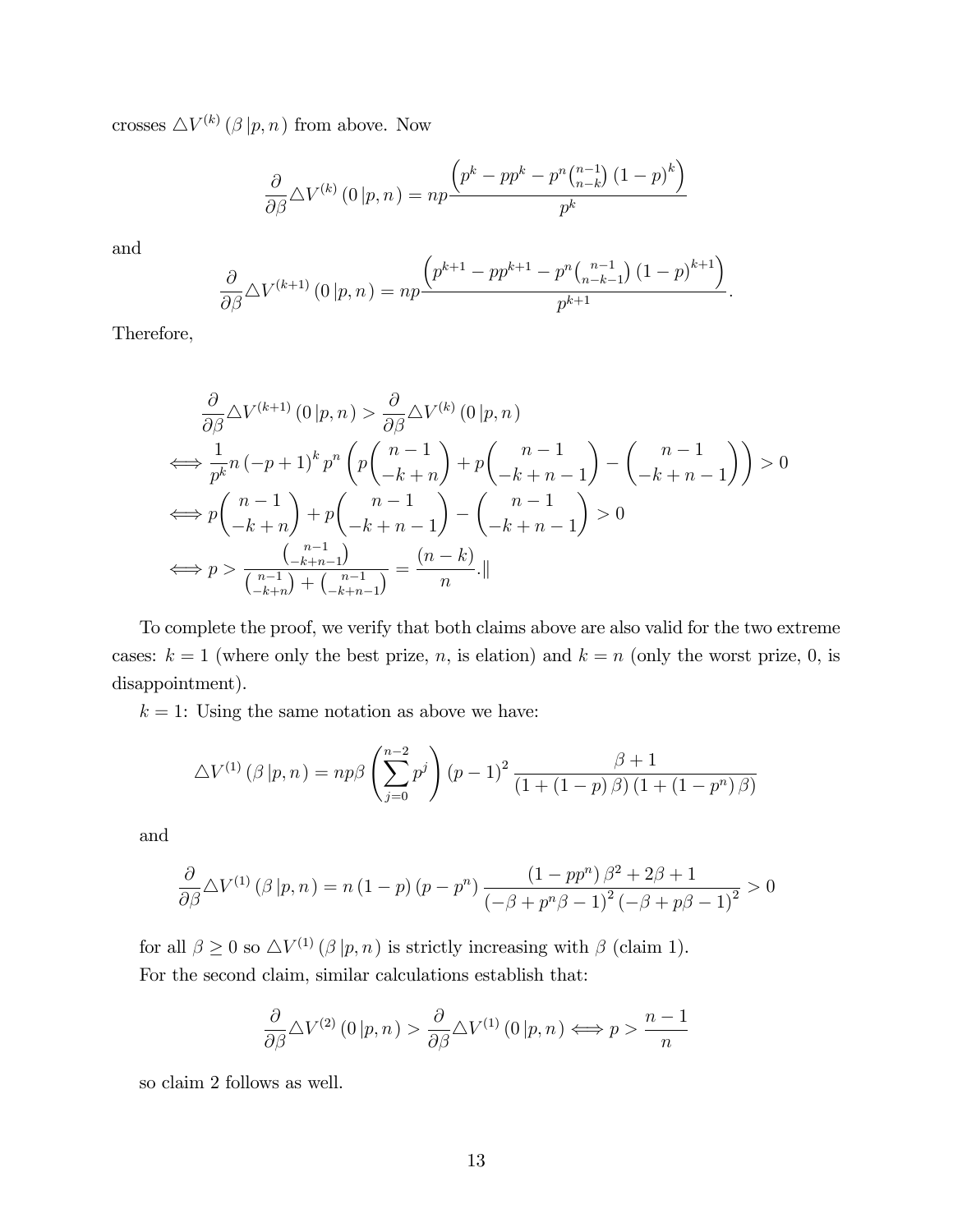$$
k = n:
$$
\n
$$
\Delta V^{(n)}(\beta | p, n) = np^2 \beta (1 - p) \frac{\left(\sum_{j=1}^{n-1} {n-j \choose j} p^{j-1} (-1)^{j-1}\right)}{(1 + \beta (1 - p))(1 + \beta (1 - p)^n)}
$$
\nLet 
$$
C = \left(\sum_{j=1}^{n-1} {n-j \choose j} p^{j-1} (-1)^{j-1}\right),
$$
 so:\n
$$
\frac{\partial}{\partial \beta} \Delta V^{(n)}(\beta | p, n) = Cnp^2 (p - 1) \frac{\beta^2 (1 - p)^{n+1} - 1}{(\beta (-p + 1)^n + 1)^2 (-\beta + p\beta - 1)^2}
$$

which is clearly single peaked on  $(0,\infty)$  (claim 1), and, again by similar calculations:

$$
\frac{\partial}{\partial \beta} \Delta V^{(n)}(0 | p, n) > \frac{\partial}{\partial \beta} \Delta V^{(n-1)}(0 | p, n) \Longleftrightarrow p > \frac{1}{n}
$$

which is claim 2.

Combining claim 1 and claim 2 ensures that  $\Delta V(\beta | p, n)$  is single-peaked on  $(0, \infty)$ .  $\Box$ 

## References

- [1] Ang, Andrew, Geert Bekaert, and Jun Liu (2005), "Why Stocks May Disappoint." Journal of Financial Economics, 76: 471-508.
- [2] Dillenberger, David (2010), "Preferences for One-Shot Resolution of Uncertainty and Allais-Type Behavior." Econometrica, forthcoming.
- [3] Dillenberger, David and Kareen Rozen (2010), "Disappointment Cycles." Unpublished Manuscript, University of Pennsylvania.
- [4] Köszegi, Botond and Matthew Rabin (2009), "Reference-Dependent Consumption Plans." American Economic Review, 99: 909–936.
- [5] Gul, Faruk (1991), "A Theory of Disappointment Aversion." *Econometrica*, 59: 667-686.
- [6] Nayyar, Shivani (2004), "Disappointment Aversion and the Insurance Trap." Unpublished manuscript.
- [7] Palacious-Huerta, Ignacio (1999), "The Aversion to the Sequential Resolution of Uncertainty." Journal of Risk and Uncertainty, 18: 249-269